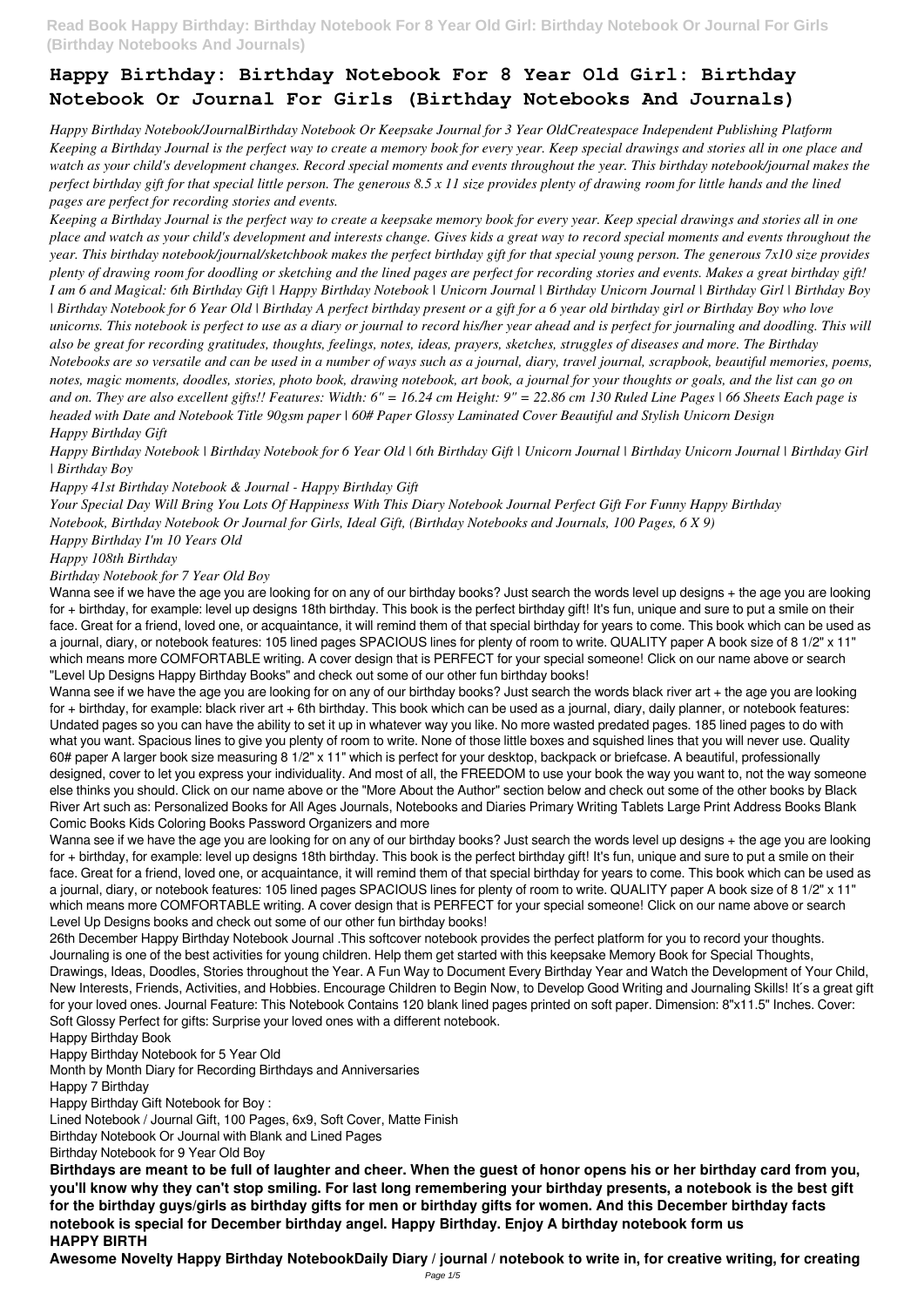**lists, for writing notes, for Scheduling, Recording your thoughts or just to say organized.Makes an excellent Birthday gift for any special person in your life.The pages are ready to be filled!Perfectly sized at: 6 x 9100 lined pageshighquality matte coverhigh-quality smooth white paper**

**Happy Birthday Notebook Journal This softcover notebook provides the perfect platform for you to record your thoughts. Journaling is one of the best activities for young children. Help them get started with this keepsake Memory Book for Special Thoughts, Drawings, Ideas, Doodles, Stories throughout the Year. A Fun Way to Document Every Birthday Year and Watch the Development of Your Child, New Interests, Friends, Activities, and Hobbies. Encourage Children to Begin Now, to Develop Good Writing and Journaling Skills - Encourage Children to Begin Now, to Develop Good Writing and Journaling Skills - A Fun Way to Document Every Birthday Year and Watch the Development of Your Child, New Interests, Friends, Activities, and Hobbies - Journaling is one of the best activities for young children - Memory Book for Special Thoughts, Drawings, Ideas, Doodles, Stories throughout the Year - For the amazing, beautiful, magical and wonderful girls Journal Feature: This Notebook Contains 122 blank lined pages printed on soft paper. Dimension: 8"x11.5" Inches. Cover: Soft Glossy Perfect for gifts: Surprise your loved ones with a different notebook. This Notebook can be The Great Gift for: - For Brother and Sister who likes Journal - For Girl or boy who loves Gift - For Grandson and Granddaughter Birthday Anniversary - For Son and Daughter Birthday Anniversary - Christmas gift for someone who loves Journal**

**Birthday Notebook Or Keepsake Journal Gift- Birthday Journal Or Notebook with Lined and Blank Pages for Kids, Boys & Girls**

### **Happy Birthday I'm 8 Years Old**

**This Notebook Journal Is ... Birthday Gift / Journal / Notebook /happy Birthday Notebook / Diary/ Lined Notebook / Journal Gift, 120 Pages, 6x9, Soft Cover, Matte Finish**

**I Am 6 and Magical**

**6 Happy Birthday**

**I Am 6 & Magical**

**Happy Birthday Notebook with Words of Encouragement, Birthday Notebook for a 11 Year Old Kid Every 8 year old birthday boy is sure to love this Birthday Book. Birthday Journals and Notebooks make a great alternative to the traditional birthday card and are so much more useful! The alternating blank and lined pages provide plenty of space for writing, doodling,making lists or writing stories. Makes a great book for cartooning or for keeping those video game cheat codes handy! Birthday Notebooks also make a great party favor to give away. Add some markers, pencils or pens and you have a great birthday gift!**

**Happy Birthday, a journal & Notebook for boys and girls who like to get a little creative now and then. This is the perfect creative b-day party gift.This notebook has a mix of blank sketch pages on one side and ruled lined pages on the other. It's size is convenient to carry with you, anywhere you go. \*Features: Unique design -Can be used as a diary, journal, notebook and sketchbook-120 ruled pages of lined paper-High-quality paper-Professionally designed thick cover-Perfect for gel, pen, ink, marker or pencils-6" x 9" dimensions; portable size for school, home or traveling-Happy Birthday notebook journals are the perfect birthday gift for that lovely daughter, son, sister, brother, niece, nephew or cousin who loves Unicorns. Give it on birthdays, anniversaries, New Years Eve, Hanukkah, Christmas, Easter, Thanksgiving, graduation, Labor Day, Valentine's Day, Mother's Day, Father's Day or any special occasion.**

**Cute unicorn Journal-Cute Funny Novelty Happy Birthday Notebook-Daily Diary / journal / notebook to write in, for creative writing, for creating lists, for writing notes, for Scheduling, Recording your thoughts or just to say organized. Makes an excellent Birthday gift for any special person in your life.Perfect present for a Birthday Girl or Birthday Boy. The pages are ready to be filled!. Perfectly sized at: 6 x 9. 120 lined pages. high-quality matte cover. high-quality smooth white paper This book is the perfect birthday gift! It's fun, unique and sure to put a smile on their face. Great for a friend, loved one, or acquaintance, it will remind them of that special birthday for years to come. Perfect for documenting notes, ideas, organizing thoughts or even sketching. 6 x 9 inches 100 blank lined pages Quality paper Spacious lines for plenty of room to write. Stylish matte finish cover Check out our other awesome designs for all ages by clicking on our brand name. Notebook Happy Birthday Analia Creative And Funny Happy Birthday Unicorn Journal Notebook For Kids Happy 43th Birthday Notebook & Journal - Happy Birthday Gift Happy 9 Birthday**

**Cute Personalized Pink Flamingo Princess Happy Birthday Greeting Draw & Write Notebook/Journal Girls**

## **Ben 10 Notebook Birthday 6\*9 in with 60 Page**

### **Sweet Sixteen Birthday Card Style Prompt Book to Write In**

**Are you looking for a Flamingo Birthday Card for Girls? We've got this Cute Flamingo Happy Birthday Notebook/Journal to give them on their birthday! It is a great option to give it instead of a traditional birthday card. Here's why you should choose it: It has a fab design and it gives your friend the option to personalize it. There is a Happy Birthday Greeting Message page where you can add your friend name and Your name at the end of the greeting. Next page is where she will personalize it with her name and details. The notebook is a combination of Half Wide Ruled / Half Blank/ Sketchbook pages (184 pages) to let her be creative. She can write and draw/doodle beautiful memories she experienced at her special day. In addition, she can add pictures, stickers, etc, comment, write stories and make it a special memory from the day that will last ages. Features: Personalized Happy Birthday Greeting Message Page** Page 2/5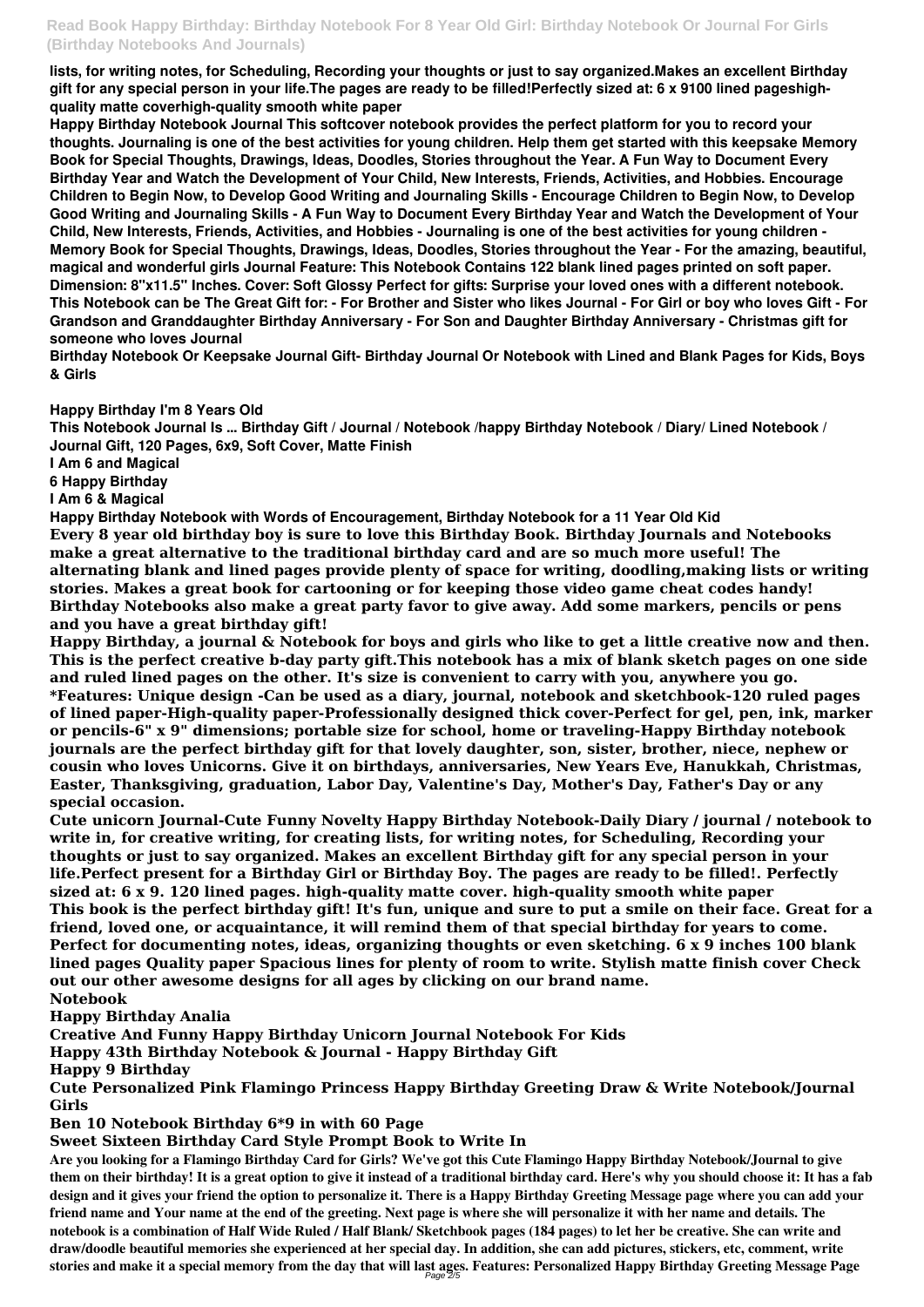# **Read Book Happy Birthday: Birthday Notebook For 8 Year Old Girl: Birthday Notebook Or Journal For Girls (Birthday Notebooks And Journals)**

**at the beginning to add her/your name 140 pages of Half Wide Ruled / Half Blank 40 blank Sketchbook pages Journal/Notebook Happy Birthday Gift for Girls age 5-10. Measures: 8.5 x 11 inches, Large High-quality soft glossy cover. Half and half paper (dual designs) inspire creativity every time your little friend goes to open it up. It is perfect for writing ideas, thoughts and notes, sketching, drawing, doodling; adding stickers and pictures, etc. This journal/notebook is for all those cute girls who are flamingo fans.**

**This Happy Birthday Notebook with gold glittering letters and fonts is perfect as a birthday gift for kids and children's birthday celebrations. Let the birthday kid or child records this special birthday using this notebook / journal to make it a memorable day. This handy 6"x9" size birthday gift notebook will make a great birthday gift. This series is available for age 4,5,6,7,8,9 and 10. Suitable for boys or girls. There are 132 lined writing pages in this birthday notebook / notepad!**

**Notebook Features 110 blank lined interior pages Premium matte cover Custom Smaller 6"x9" Size, Perfect For Throwing Into Backpacks, Desks Or Christmas Stockings! Perfect for jotting down thoughts, taking notes, writing, organizing, goal setting, meeting notes, doodling, lists, journaling and brainstorming Notebooks and journals make a great gift or complimentary item for any giftgiving occasion**

**Description: Happy birthday 22 years gift a 120 pages Notebook featuring type You'll find it in the cover of a notebook, Where to write the name of a person whom you want to present the gift to journal and a funny I'm not arguing I'm just explaining why I'm right on a Matte-finish cover. Perfect gift for parents, grandparents, kids, boys, girls, youth and teens as a Happy birthday 22 year record journal gift. 120 pages 6"x9" White-color paper Matte Finish Cover for an elegant look and feel Are you looking for a gift for your parents or relatives or Your children that Then you need to buy this gift for your brother, sister, Auntie and celebrate their birthday.A souvenir and beautiful . Are you looking for Gift birthday ? or journal ? or Notebook ? Then click on our brand and check the hundreds more custom options and top designs in our shop!**

**Happy Late Birthday Wishes Gift Blank Lined Journal (Messages, Greetings, Presents, Cards)**

**Birthday Notebook Journal Notepad for 4 5 6 7 8 9 10 Year Old Boy Girl 6 X9 134 Pages**

**Birthday Gifts For Women, Friend Coworker December Birthday Gifts (4) Notebook -Journal - Funny Gag Gift - Funny Birthday**

**Presents - Born In December - Romantic Gift for Girlfriend/Boyfriend**

**Happy 58th Birthday**

**Happy 40th Birthday Notebook & Journal - Happy Birthday Gift**

**Happy Birthday! 17**

**Happy Belated Birthday**

#### **I Am 43 And Fabulous!**

14th January Happy Birthday Notebook Journal This softcover notebook provides the perfect platform for you to record your thoughts. Journaling is one of the best activities for young children. Help them get started with this keepsake Memory Book for Special Thoughts, Drawings, Ideas, Doodles, Stories throughout the Year. A Fun Way to Document Every Birthday Year and Watch the Development of Your Child, New Interests, Friends, Activities, and Hobbies. Encourage Children to Begin Now, to Develop Good Writing and Journaling Skills! It ?s a great gift for your loved ones. Journal Feature: This Notebook Contains 120 blank lined pages printed on soft paper. Dimension: 8"x11.5" Inches. Cover: Soft Glossy Perfect for gifts: Surprise your loved ones with a different notebook. HAPPY BIRTHDAY GIFT IDEAS Kids need a safe, secure environment with adults who love and care for them in order to build strong self-esteem. Not only do you need to show your children your love, you also need to tell them. So we compiled some simple loving words and phrases to say to your children to give them a little boost in this notebook 1. I'M PROUD OF YOU 2. MY WORLD IS BETTER WITH YOU IN IT. 3. I HAVE FAITH IN YOU. 4. I COULDN'T IMAGINE LIFE WITHOUT YOU 5. I LOVE YOU And more.... Product Details: 1) This Journal has 100 pages line. 2) Good Quality white paper. 3) Premium glossy cover finish. 4)

Dimensions: 6" x 9"(15.24x 22.86 cm); perfect size to fit into your backpack. Makes a perfect birthday gift! Surprise someone in your life and make them smile. Get Your Copy Today!

If you are looking for a cute birthday gift for a 16 year old girl, then the Birthday Girl Sweet 16 Happy Birthday Journal Notebook would make the perfect gift. In this journal their are positive guided prompts and focus questions.

Belated happy birthday wishes on a perfect and useful gift. 100 lined pages. High quality paper to take notes.

7 Happy Birthday

Notebook, Journal, Diary, 100 Lined Pages, Birthday Gifts for 108th Year Old, Better Than

a Birthday Card!

Creative and Funny Happy Birthday Unicorn Journal Notebook for Kids

Happy 8 Birthday

Happy Birthday Notebook

Blank Lined Journal, Gorgeous, Happy 6th Birthday Notebook, Diary, Logbook, Perfect Gift For 6 Year Old Boys And Girls

Happy Birthday Notebook For 43 Year Old Boy Girl - 6x9 Unique Diary - 100 Blank Lined Pages - Cute Composition Book (Llama Birthday Gift)

Happy Birthday Notebook Journal

Every 9 year old birthday boy is sure to love this Birthday Book. Birthday Journals and Notebooks make a great alternative to the traditional birthday card and are so much more useful! The alternating blank and lined pages provide plenty of space for writing,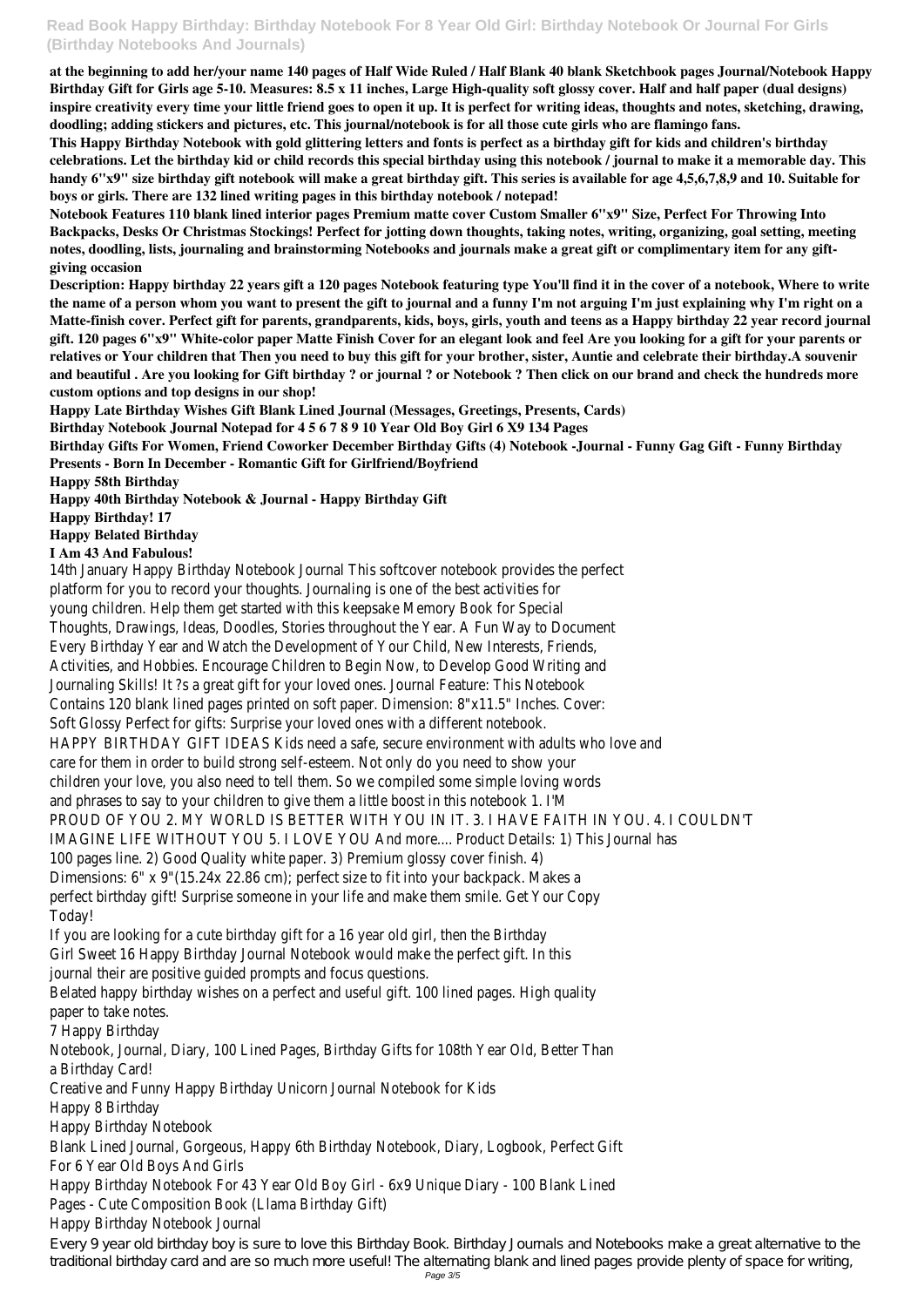**Read Book Happy Birthday: Birthday Notebook For 8 Year Old Girl: Birthday Notebook Or Journal For Girls (Birthday Notebooks And Journals)**

doodling,making lists or writing stories. Makes a great book for cartooning or for keeping those video game cheat codes handy! Birthday Notebooks also make a great party favor to give away. Add some markers, pencils or pens and you have a great birthday gift!

Every 7 year old birthday boy is sure to love this Birthday Book. Birthday Journals and Notebooks make a great alternative to the traditional birthday card and are so much more useful! The alternating blank and lined pages provide plenty of space for writing, doodling,making lists or writing stories. Makes a great book for cartooning or for keeping those video game cheat codes handy! Birthday Notebooks also make a great party favor to give away. Add some markers, pencils or pens and you have a great birthday gift!

Great notebook for Independence Day, Memorial Day, Veterans Day, Fathers Day. Makes a great gift idea for the 4th of July I Size 6 x 9 I Ruled Paper 110 Pages

Cute Llama Birthday Gift Under 10\$ It can be used as a notebook, composition book, journal, diary, school-college book, exercise book, scribble pad and is perfect for carrying in your bag and making notes, to-do lists, shopping lists and more... This Journal notebook is also great for birthday gifts, anniversary gift, Mother's Day, New Year gift, Christmas gifts, Thanksgiving gifts, Father's Day, Halloween. The most awesome gifts are both personal and useful and that's why a journal is always a fabulous gift! Perfect Birthday Gift Writing Journal to inspire and motivate someone! Unique design with a cute Llama Blank, lined journal notebook 6 x 9 inches 100 pages 50 sheet front and back Black and white - cream paper Matte finish cover

120 Pages, 6 X 9 Unique B-Day Diary, Black Composition Book with White Typing, Birthday Gift

I'm 54 and Magical Happy Birthday 54 Years Old Unicorn Journal Notebook

Happy Birthday

Happy 28th Birthday Notebook & Journal - Happy Birthday Gift

Happy Birthday 22 Years

Birthday Girl Sweet 16 Happy Birthday Journal Notebook

Notebook, Journal, Diary, 100 Lined Pages, Birthday Gifts for 58th Year Old, Better Than a Birthday Card!

26th December Happy Birthday Notebook Journal

**Stay organized with our essential standard size 6 x 9 inch (15.24 x 22.86cm) 6 Happy Birthday Blank Lined Journal, made to fit perfectly in a backpack or satchel. The quality and stunning cover design will be the joy and pride of every 6 year old. Do you know someone whose 6th birthday is coming up? Put a smile on their face, as it is the perfect gift for birthdays and a good alternative to birthday cards! This 6 Happy Birthday Journal features: 118 crisp white pages; Great quality pages (minimizes ink bleed-through) and sturdy enough to be used with fountain pens; High-quality binding (the same as the books at your local library); Tough glossy paperback. Receive it in no time by clicking on the Buy Button at the bottom of the page.**

**Perfect for kids... cool for adults! Check out our other Birthday Notebook! Keeping a Birthday Journal is the perfect way to create a keepsake memory book for every year. Keep special drawings and stories all in one place and watch as your child's development and interests change. Gives kids a great way to record special moments and events throughout the year. This birthday notebook/journal/sketchbook makes the perfect birthday gift for that special young person. The generous 7x10 size provides plenty of drawing room for doodling or sketching and the lined pages are perfect for recording stories and events. Makes a great birthday gift! The Birthday Notebook: , Lined Notebook is a beautifully produced, matte notebook, complete with 100 pages of lined white paper. It is suitable for anyone and would make the perfect gift for birthdays or anything else, to be used for: At home On the move Or just about anywhere Birthday Notebook you have something that can be carried easily and will help you to maintain your inspiration wherever you may be. Specifications: Cover Finish: Matte Dimensions: 6" x 9" (15.24 x 22.86 cm) Interior: Lined, White Paper Pages: 100 Get yours today!**

**Birthday gift a 100 pages Notebook featuring type 2 Birthday journal and a funny I'm not arguing I'm just explaining why I'm right on a Matte-finish cover. Perfect gift for parents, grandparents, kids, boys, girls, youth and teens as a Birthday record journal gift. 100 pages 6"x9" White-color paper Matte Finish Cover for an elegant look and feel Are you Birthday ? Are you looking for a gift for your parents or relatives that Birthday ? Then you need to buy this gift for your brother, sister, Auntie and celebrate their birthday. Birthday gift for graduation . Are you looking for Birthday Gift ? Birthday journal ? Birthday; Notebook ? Then click on our brand and check the hundreds more custom options and top designs in our shop!**

**Perfect as back to school gift, Birthday Gift or New Year's Gift. A beautiful, elegant journal notebook to write daily, write down ideas, lists, exchange ideas, to write as a journal or to give it to someone special. With an ideal size to take where you want. Daily/ weekly page spreads with plenty of room to write in your agenda, to-do list, schedule, Tasks, memories, meetings, and notes for each day.Description: Perfect Sized 8" x 10"Paper White paperPages 104 pages (52 pages forward / backward)Cover: Soft cover (matte)**

**14th January Happy Birthday Notebook Journal**

**Novelty Happy 17th Birthday Gift Notebook: Cute Lined Party Balloon Journal Happy 11th Birthday**

**8 Year Old Happy Birthday Journal**

**Happy 49+1th Birthday: Say Happy 50th Birthday in a Funny Way! Birthday Book to Use as a Journal Or Notebook. Way Better Than a Birthday Card**

**: Happy Birthday Gifts Lined Journal Notebook - a Perfect Gift for Girls and Women Journal, Unique Present (Personalised Name Notebook for Women/Girls /6x9 110 Pages/Lined Notebook / Journal Gift, 110 Pages, 6x9, Soft Cover, Matte Happy Birthday Notebook, Journal, Diary Size 6x9**

#### **Birthday Notebook Or Keepsake Journal for 3 Year Old**

BIRTHDAY REMINDER NOTEBOOK A useful diary in which to keep track of birthdays, anniversaries and other special days. \* 60 pages (30 leaves) \* Size: 6 x 9 inches \* Perfect bound \* Soft but strong, glossy cover \* Room for over 1000 names

Happy 20th Birthday: 20 Years Loved, Say Happy Birthday and Show Your Love All in One Sweet Birthday Book to Use as a Journal Or Notebook.

Birthday Notebook for 8 Year Old Boy

A Happy Birthday Notebook for Girls